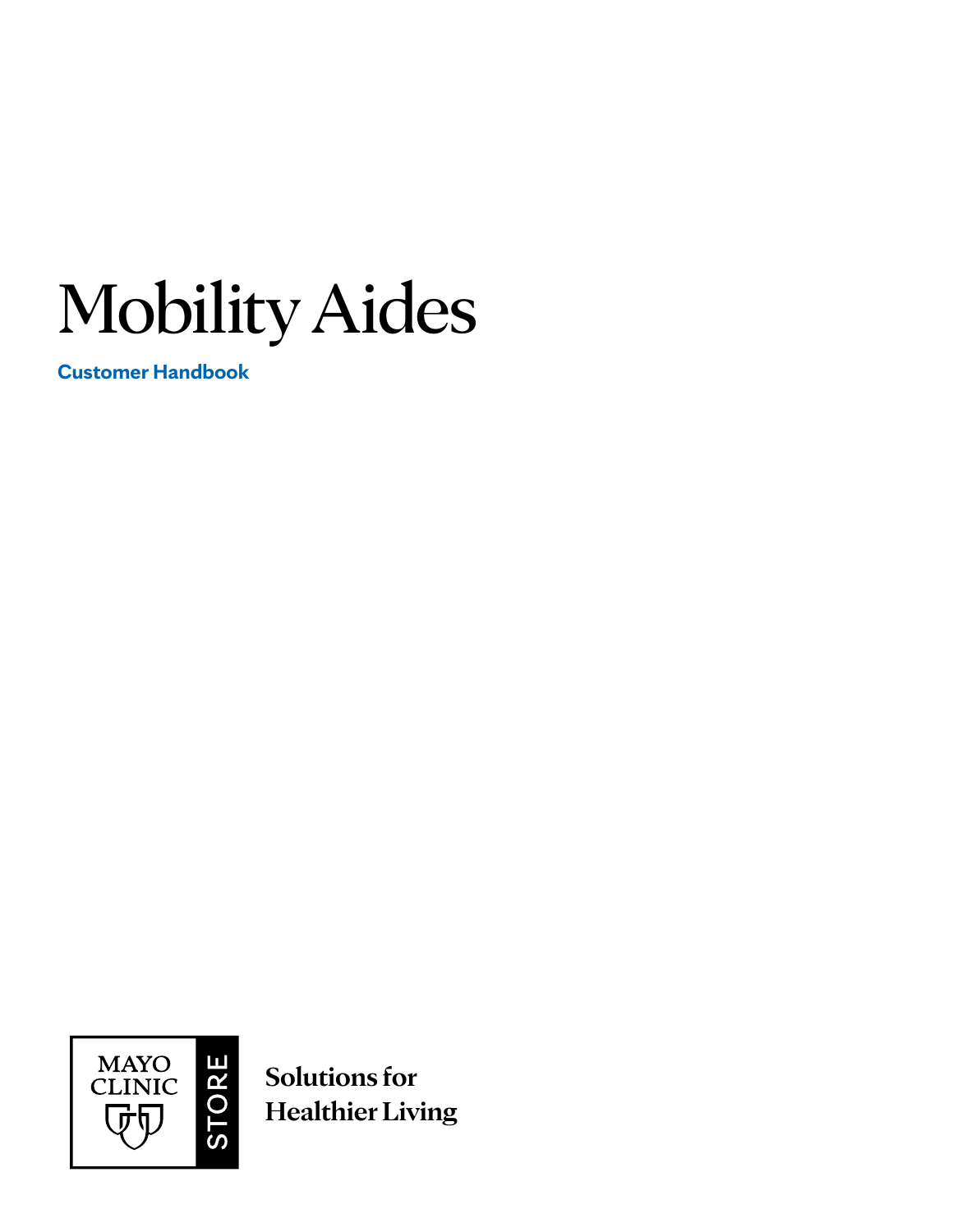## General Information About Mobility Aides

- You may have chosen to purchase this product or had it prescribed by a provider. Mobility aides may be for temporary use after an illness or for a longer duration.
- Mobility aides are meant to help increase your safety and independence. Most mobility aides provide stability and balance during recovery from an injury, surgery, or medical condition, or if you have weakness or a balance problem.
- Most mobility aides require moderate strength in your hands, arms, and shoulders.
- Products and services displayed in this handbook are not available at all locations.

#### Rental Information

- Specific terms and conditions dictate durable medical equipment rentals. A copy of these terms and conditions can be found on the back of your rental agreement.
- Mayo Clinic Stores reserve the right to refuse or discontinue rental services.
- Many items are available on a rental basis, check with a Mayo Clinic Store representative for more information pertaining to your equipment's availability and price as rental or purchase.
- Rental items may be purchased privately (cash) by patients.

## Warranty Information

- Rental equipment is warrantied throughout the entire rental period.
- When the manufacturer's warranty exceeds that of the Mayo Clinic Store, the manufacturer will be contacted for warranty.
- Warranties are subject to manufacturer defect and will not be guaranteed if the product is unusable due to neglect or mistreatment.

## Purchase Information

- Patients are financially responsible for charges made for their purchase equipment, including those charges not covered by insurance.
- Some equipment is available on a one-time purchase option only when submitted to insurance, ask your Mayo Clinic Store representative for more information.

## Purchase Return Policy

- Purchased products are subject to inspection before approval to return is provided.
- Products may be returned for full credit if in original packaging, unused and unwashed or defective.
- Product returns must be completed within 30 days from date of purchase.
- Items returned with a receipt will be refunded in the same manner as purchased.
- Custom fit and special orders are not returnable unless the Mayo Clinic Store will receive credit from the vendor.
- Vendors or Mayo Clinic Store may designate some items as single patient use, meaning they cannot be returned once opened.
- If a mail order return is being made, shipping will not be credited.
- Cash sales without a receipt cannot be granted.

#### PRICES ARE SUBJECT TO CHANGE WITHOUT NOTICE. PRODUCTS AND SERVICES NOT AVAILABLE AT ALL LOCATIONS.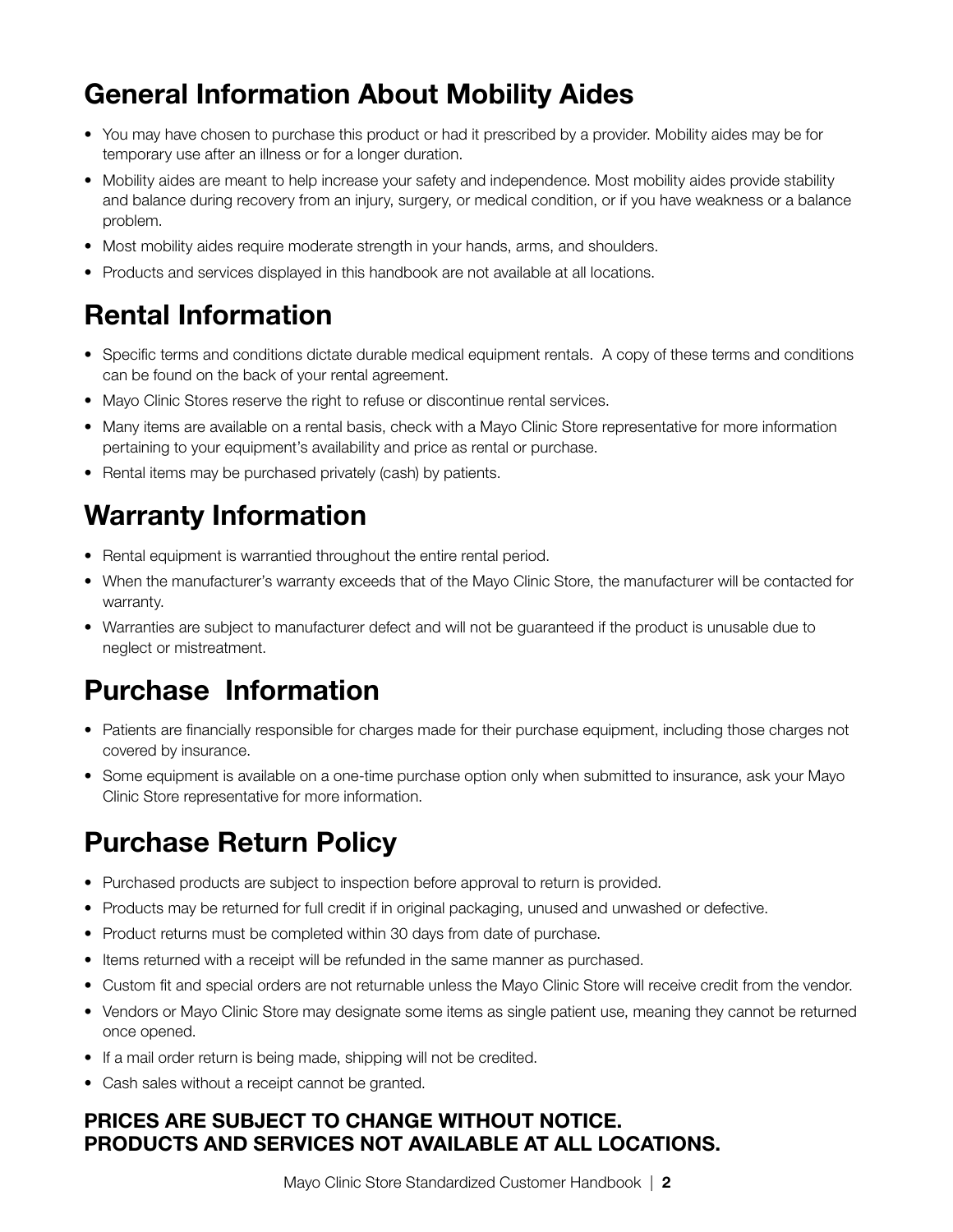## Folding Walkers

You may be prescribed a walker based on your current condition or need. Some walkers are ordered without wheels and may be prescribed that way based on your particular needs. Most standard and bariatric walkers include the following features (Figure 1):

• Rubber tips

- Rubber hand grips
- Aluminum frame

## Fitting your Walker

#### The following steps are used to adjust the walker to your height:

- 1. The walker needs to be fully locked open.
- 2. From a standing position while looking forward, stand inside the frame of the walker with arms straight down at your sides.
- 3. The rubber hand grip will be adjusted to be approximately even with the crease in your wrist joint (Figure 2). This is done by depressing and resizing the walker legs using the push button locks.

#### Maintaining your Walker

Most folding walkers can be maintained by remembering to:

- Wipe surfaces of the walker with soapy wash cloth when dirty.
- Changing out rubber tips, glide tips, and wheels when worn.

## Safety Concerns When Using your Walker

When using your walker it is important to observe the following:

- Don't attempt to use your walker if it is not fully locked in the open position.
- Always be aware of your surroundings so you can avoid common trip hazards such as throw rugs, pets, electrical cords, and wet surfaces.
- Always use your equipment in a manner as prescribed by your physician.
- Be careful when adding accessories to your walker, it is recommended to only use manufacturer approved accessories to avoid risk of injury or damage to your equipment.
- Don't attempt to carry things in your hands or on your person when using your walker.

4. Once adjusted your elbows should be bent at a 15 - 20 degree angle while holding the hand grips (Figure 3).

• Folding mechanism for transporting





Figure 3

• Replace walker if structurally damaged (Example bends in the metal).

- Always keep your walker accessible.
- It is not recommended that you use stairs when you have a walker.
- Walkers are intended to be used on firm level flat surfaces.
- Take small steps when using your walker and keep the walker close to your body.
- Do not look at the floor. Walking with your head up with help maximize your balance while using a walker.
- Wearing nonskid slippers, socks, or shoes can help you walk safely with a walker.

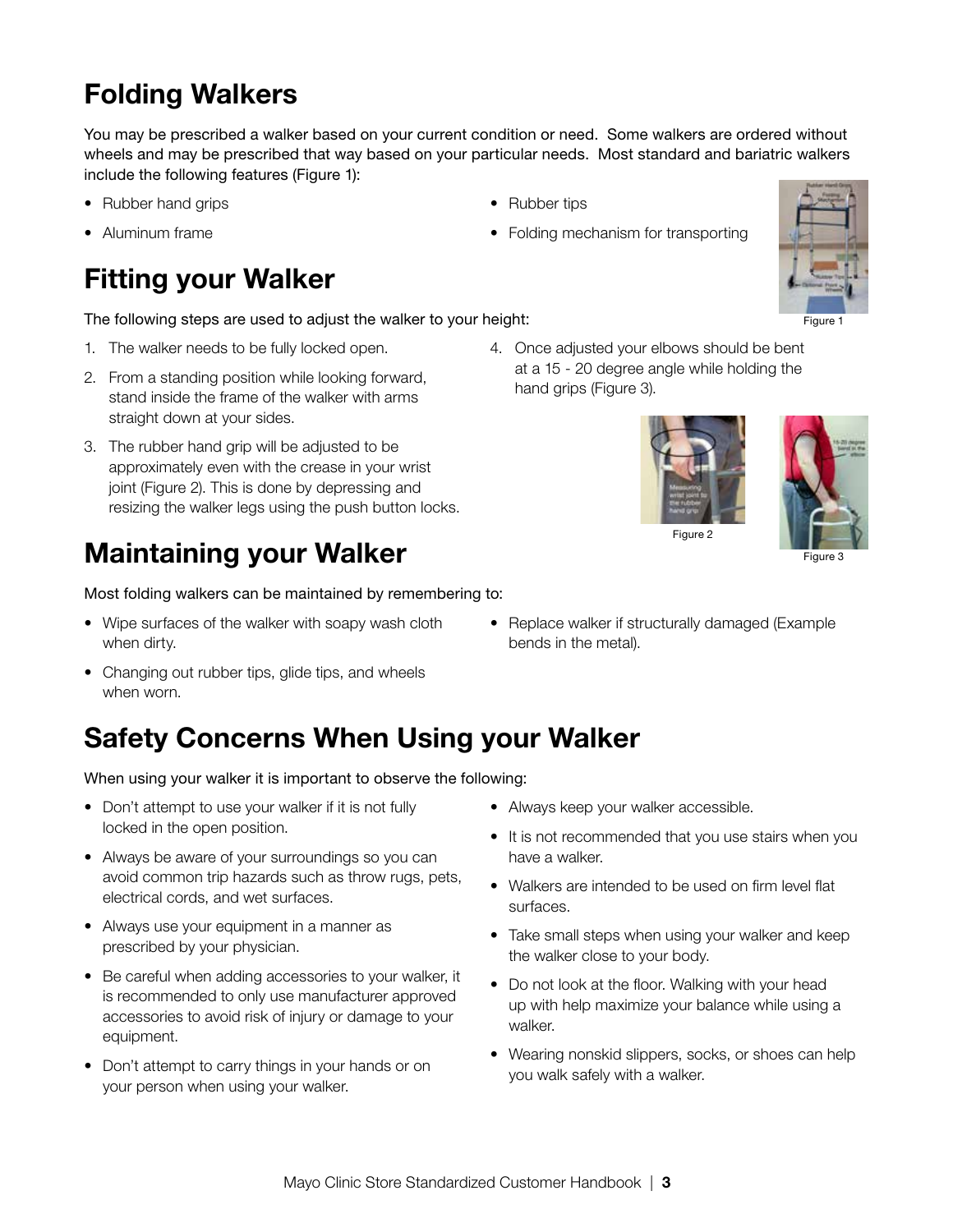The Mayo Clinic Store team will provide you with proper equipment education for safe use of your equipment.

#### 4 Wheeled Walkers

Most 4 wheeled walkers include the following features (Figure 1):

- Rubber hand grips
- Rear wheel lock system with hand brakes
- Cushioned seat pad

#### Fitting your 4 Wheeled Walker

The following steps are used to adjust the 4 wheeled walker to your height:

- 1. The walker needs to be fully open with the hand brakes engaged.
- 2. From a standing position while looking forward, stand tall inside the hand grips of the 4 wheeled walker with arms straight down at your sides.
- Storage basked either underneath or in front of the seat
- Collapsible for easy transport



Figure 1

- 3. The rubber hand grip will be adjusted to be approximately even with the crease in your wrist joint.
- 4. Once adjusted your elbows should be bent at a 15- 20 degree angle while holding the hand grips.

#### How to Fold your 4 Wheeled Walker for Transport

When transporting your 4 wheeled walker you will need to know how to safely fold and unfold the walker.

#### To Fold and Transport the Walker:

- 1. Lift the seat into upright position. (Figure 2)
- 2. Grasp the handle, bar, or strap located under the seat and pull upward (Refer to Owner's Manual for product specifics). (Figure 3) (*Some models will fold automatically when seat is lifted*)

#### To Un-Fold and Open the Walker:

- 1. Hold both handles and squeeze the hand brakes.
- 2. Hold the walker upright and rest it on the rear wheels. (Figure 4)
- 3. Push down on both handles until all four wheels are touching the ground.
- 4. Push down on the bottom of the storage back or seat (depends on the model) until the folding crossbar is fully engaged. (Figure 5)





Figure 2 Figure 3 Figure 4 Figure 5



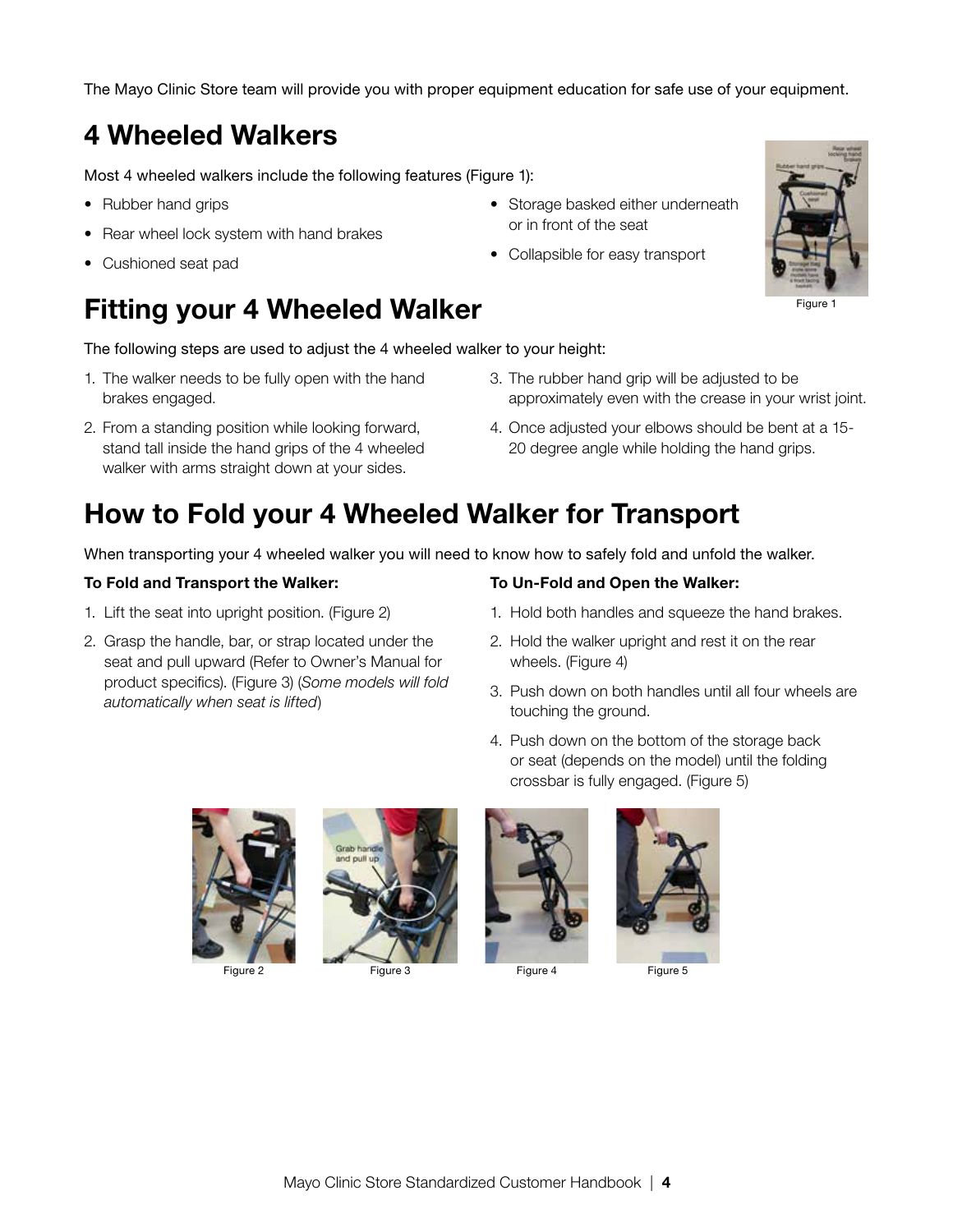## How to sit in your 4 Wheeled Walker

Your 4 wheeled walker is designed with a seat for you to use as needed. It is important that you use the proper steps to avoid injury. When sitting with your 4 wheeled walker

- 1. Lock the hand brakes by pushing down on the knob located at the rear of the handle until it locks in the downward position. (Figure 6)
- 2. Test that the walker is stable and does not roll .
- 3. Turn around inside the handles of your walker using the handles to stabilize yourself. Turn until the back of your legs are touching the seat of the walker. (Figure 7)



- 4. Hold both hand grips and slowly lower your body onto the seat.
- 5. Make sure that your weight is evenly distributed on your seat with both feet on the ground. Leaning on either side of the walker while seated may cause it to tip.



Figure 7

## Adjusting the Hand Brakes on a 4 Wheeled Walker

Your 4 wheeled walker's hand brakes can be tightened or loosened to your preference.

#### To Loosen the Hand Brakes:

- 1. Adjust the tension adjustment screw and locking nut (Figure 1). Turn one full turn clockwise.
- 2. Check the hand brake. If needed, repeat another full turn clockwise.
- 3. When done adjusting, turn the locking nut so it is tight against the brake handle housing to prevent the screw from loosening.

#### To Tighten the Hand Brakes:

- 1. Adjust the tension adjustment screw and locking nut (Figure 1). Turn one full turn counter-clockwise.
- 2. Check the hand brake. If needed, repeat another full turn counterclockwise.
- 3. When done adjusting, turn the locking nut so it is tight against the brake handle housing to prevent the screw from loosening.

#### Maintaining your 4 Wheeled Walker

Most 4 wheeled walkers can be maintained by remembering to:

- Periodically check your hand brake tension to make sure they still engage tightly.
- Checking your walkers alignment and having the wheels or wheel bearings replaced if they become worn or the 4 wheeled walker no longer rolls properly.



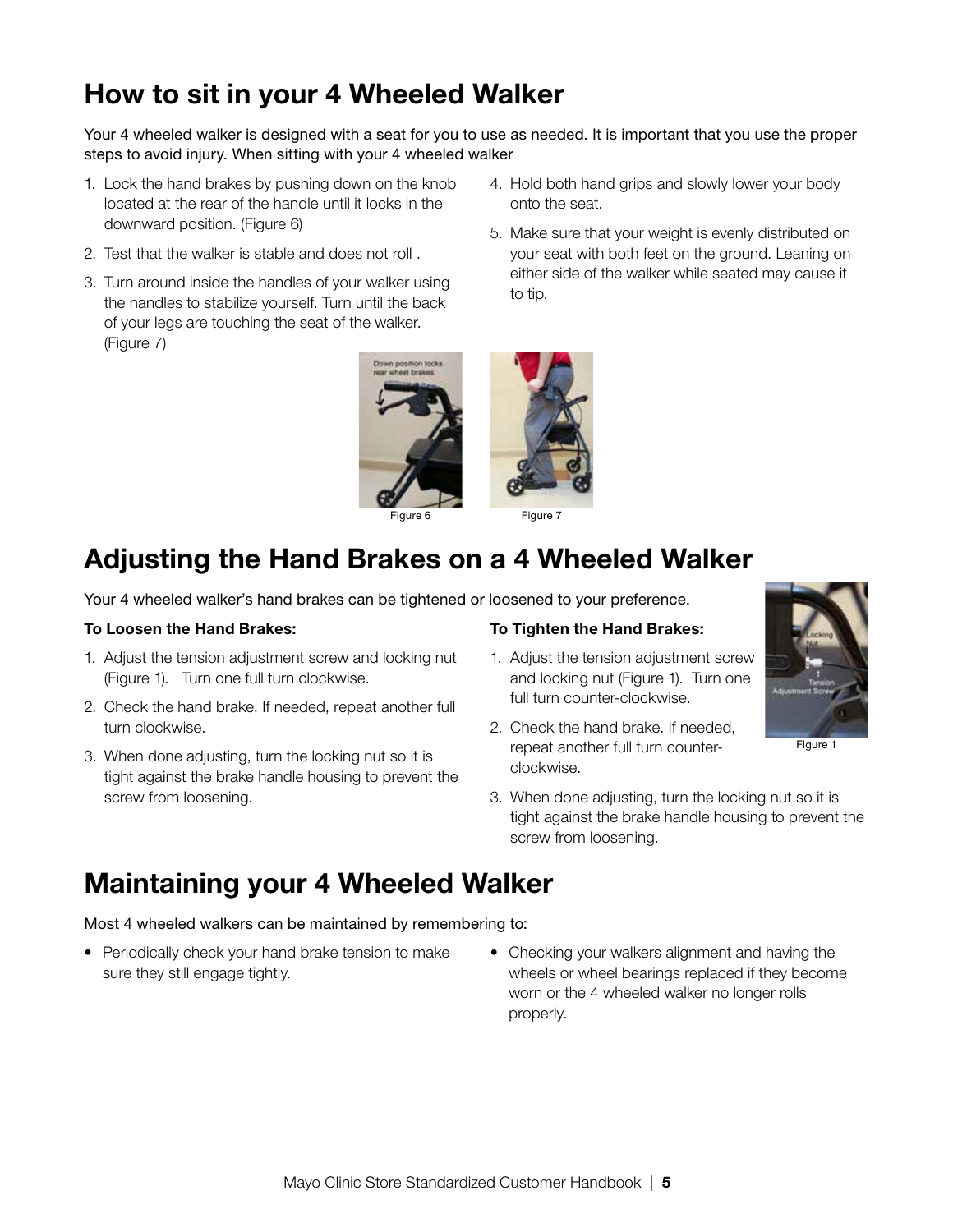## Safety Concerns When Using your 4 Wheeled Walker

When using your 4 wheeled walker it is important to observe the following:

- Do not attempt to use the device as a wheelchair or to transport someone.
- Do not self-propel or "scoot" around while in the walker seat.
- Always lock the hand brakes before using the seat.
- Make sure the walker is fully un-folded before use.
- When sitting in the walker make sure both feet are flat on the floor.
- Do not attempt to use the 4 wheeled walker on stairs, moving sidewalks, escalators, steep inclines, or uneven surfaces.
- Do not extend yourself over the backrest as it is not intended to support the entire weight of the user.
- Do not overload the basket or bag of your 4 wheeled walker, most are designed to hold no more than 10lbs.
- Be extremely careful on ice, in wet weather, or other dangerous conditions.
- Always be aware of your surroundings so you can avoid common trip hazards such as throw rugs, pets, electrical cords, and wet floors.
- Do not sit in the 4 wheeled walker while it is on an incline.
- Do not attempt to make repairs to your walker. Please contact your Mayo Clinic Store for information on making repairs.
- Avoid storing sharp objects under walker seats or in your back pockets to avoid puncturing the material of your seat cushion.
- Avoid adding accessories that are not approved by the manufacturer as this may void any product warranty or put your safety at risk.
- It is recommended that only manufacturer approved accessories be added to your 4 wheeled walker.

The Mayo Clinic Store team will provide you with proper equipment education for safe use of your equipment.

Most Mayo Clinic Store locations are capable of providing the periodic maintenance or parts replacement that may be necessary for the long term upkeep of your 4 wheeled walker. Please ask a technician about any repair concerns you may have.

## Knee Scooters

Knee Scooters include the following features (Figure 1):

- Handle bar with rubber grips
- Rear wheel lock system with hand brakes

#### Fitting your Knee Scooter

The following steps are used to adjust a knee scooter:

- 1. Stand normally next to the knee scooter.
- 2. The knee scooter, with both hand brakes locked should be placed on the same side as your injured leg.
- 3. Adjust the knee platform to approximately the middle of your knee.
- 4. When adjusting your knee platform be sure that the pad is offset on the side of your non-injured leg.
- Adjustable height knee platform
- Adjustable height handle bars



- 5. Verify that your good leg is straight while the injured leg should be resting comfortably in the center of the knee platform at an approximately 90˚ angle.
- 6. Verify that your hips are level and back is straight.
- 7. Adjust height of handlebars as needed so that your forearm and upper arm create approximately a 90o angle while positioned facing front on the knee scooter. The angle should allow for safe turning, use of brakes, and patient preference based on comfort.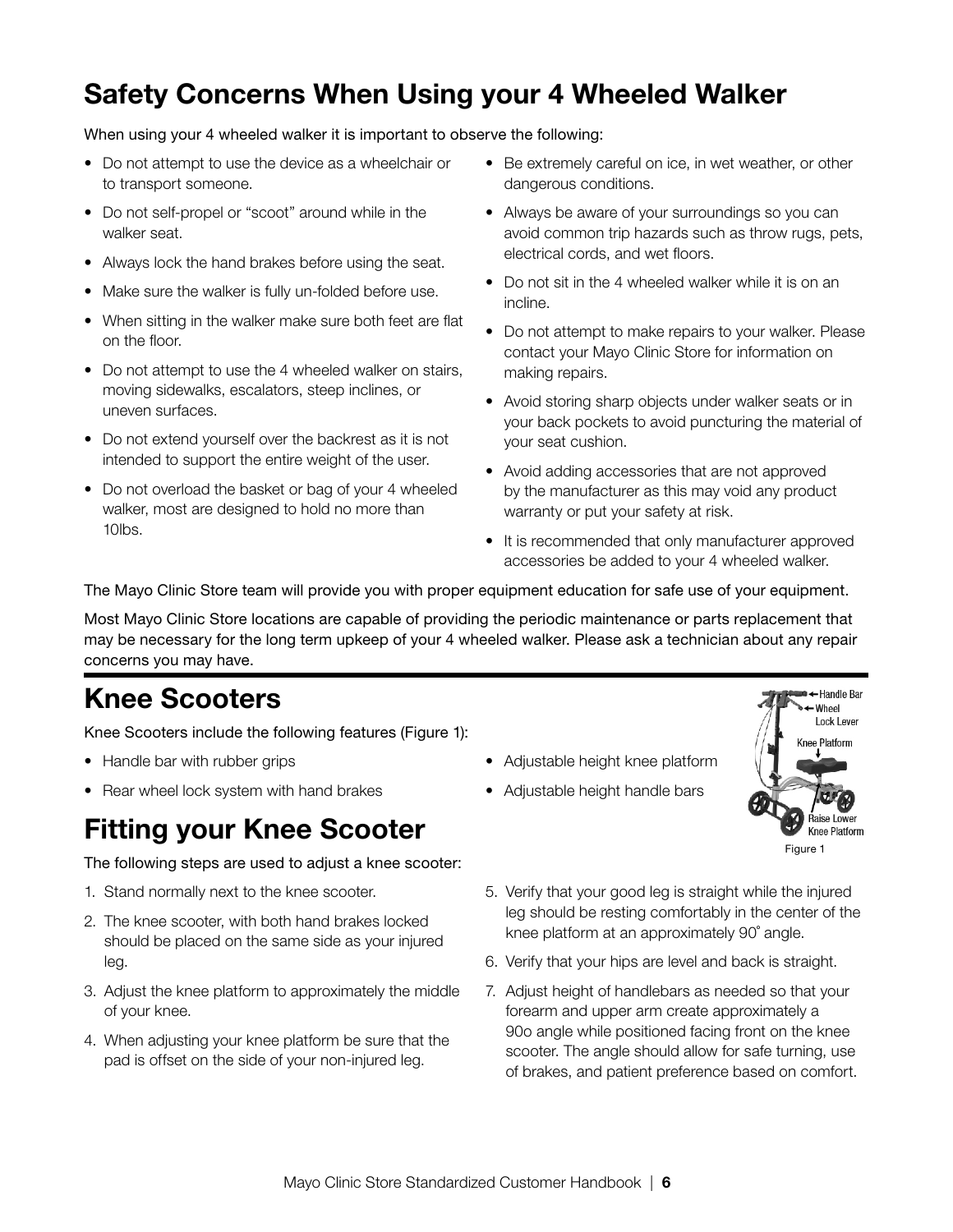#### Adjusting the Knee Platform Height on a Knee Scooter

Your knee scooter's knee platform height can be adjusted for fit so as to maintain the proper posture of

an approximately 90˚ angle of your knee. To make any needed adjustments:

- 1. Remove the Height Adjustment Screw from the knee scooter frame (Figure 4).
- 2. Adjust the Knee Platform to the appropriate height (Figure 5).
- 3. Reinsert the Height Adjustment Screw into the frame and through the post.
- 4. Tighten the Height Adjustment Screw.



Some knee scooter manufacturers provide an offset knee platform that is adjusted towards the uninjured leg. If you are struggling to adjust your knee platform height or need further assistance please contact your local Mayo Clinic Store.

## Folding the Knee Scooter Steering Column for Transport

The steering column can be released so that the handle bars can be folded down for easier transport. To fold down the steering column:

- 1. Pull up on the Release Lever that sits at the bottom of the Steering Column (Figure 2).
- 2. Push the Release Lever forward.
- 3. Slide the Release Lever to the right so the pin disengages from the Steering Column (Figure 3).
- 4. Gently Guide the Steering Column downward and position below the Knee Platform.



#### Adjusting the Handle Bar Height on a Knee Scooter

Your knee scooter's handle bar height can be adjusted for fit so as to maintain the proper posture of approximately a 90˚ angle for your forearm and upper arm. To make any needed adjustments:

- 1. Locate the Adjustment Knob which is located at the top of the Steering Column (Figure 1).
- 2. Remove the knob, spacer, and bolt from the Steering Column by turning the knob counterclockwise.
- 3. Pull and extend the Handle Bar to the appropriate height.
- 4. Align holes in the Steering Column and reinsert the bolt with spacer and knob.
- 5. Reattach knob by turning it clockwise.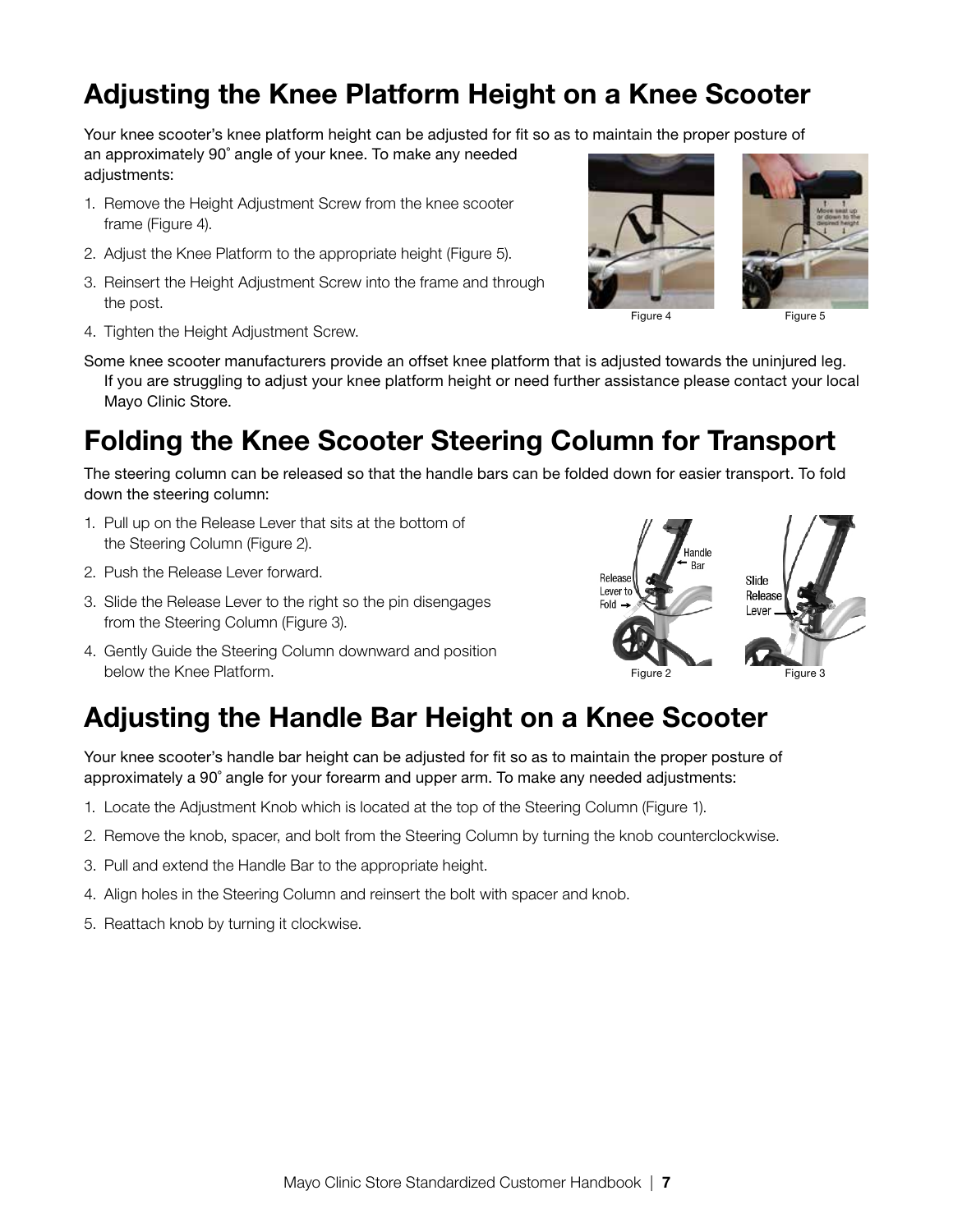## Safely Using your Knee Scooter's Hand Brakes

Your knee scooter's rear wheel brakes can be used in two different ways:

- 1. The rear wheel brakes can help control your speed as you use your knee scooter. To operate simply apply grip pressure and pull the rear wheel locks up much as you would a bicycle brake.
- 2. The rear wheel brakes can also lock the rear wheels into a stationary position which is a safety feature to use when you mount or dismount your knee scooter. To operate the locking mechanism push down on the rear wheel brakes until it locks into place (Figure 1). Squeeze the rear wheel brakes to pull them back up and release them.

### Maintaining your Knee Scooter

- Wipe surfaces of the knee scooter with soapy wash cloth when dirty.
- Periodically check your hand brakes tension to make sure they still engage tightly.

3. Some knee scooters are only manufactured with a single rear wheel brake.



Figure 1

- Check your knee scooters alignment and have the wheels or wheel bearings replaced if they become worn or the knee scooter no longer rolls properly.
- Look for rust or other signs of physical damage and ask your local Mayo Clinic Store for assistance as needed.

#### Safety concerns when using your Knee Scooter

When using your knee scooter it is important to observe the following:

Periodically check the pad of your knee scooter and replace if damaged or soiled

- Do not attempt to use the knee scooter without both hands on the handle bars.
- Always lock the rear wheel brakes before mounting or dismounting the knee scooter.
- Always center your weight on a knee scooter and do not lean.
- Do not attempt to reach for items while on a knee scooter.
- Do not attempt to hang items on your knee scooter. (Manufacturer approved accessories may be available)
- Do not attempt to use the knee scooter on stairs, moving sidewalks, escalators, steep inclines, or uneven surfaces.
- Do not extend your upper body or apply excessive weight on the handles bars. These are not intended to support the entire weight of the user.
- Be extremely careful on ice, in wet weather, or other dangerous conditions.
- Always be aware of your surroundings so you can avoid common trip hazards such as throw rugs, pets, electrical cords, and wet floors.
- Do not sit on the knee scooter unless it is stationary and rear wheel brakes are locked.
- Go slowly when operating a knee scooter.
- Always use your good leg to propel you on a knee scooter and always wear secure footwear (no flipflops).
- Avoid coasting on your knee scooter.
- Slow down when turning on your knee scooter to avoid tipping.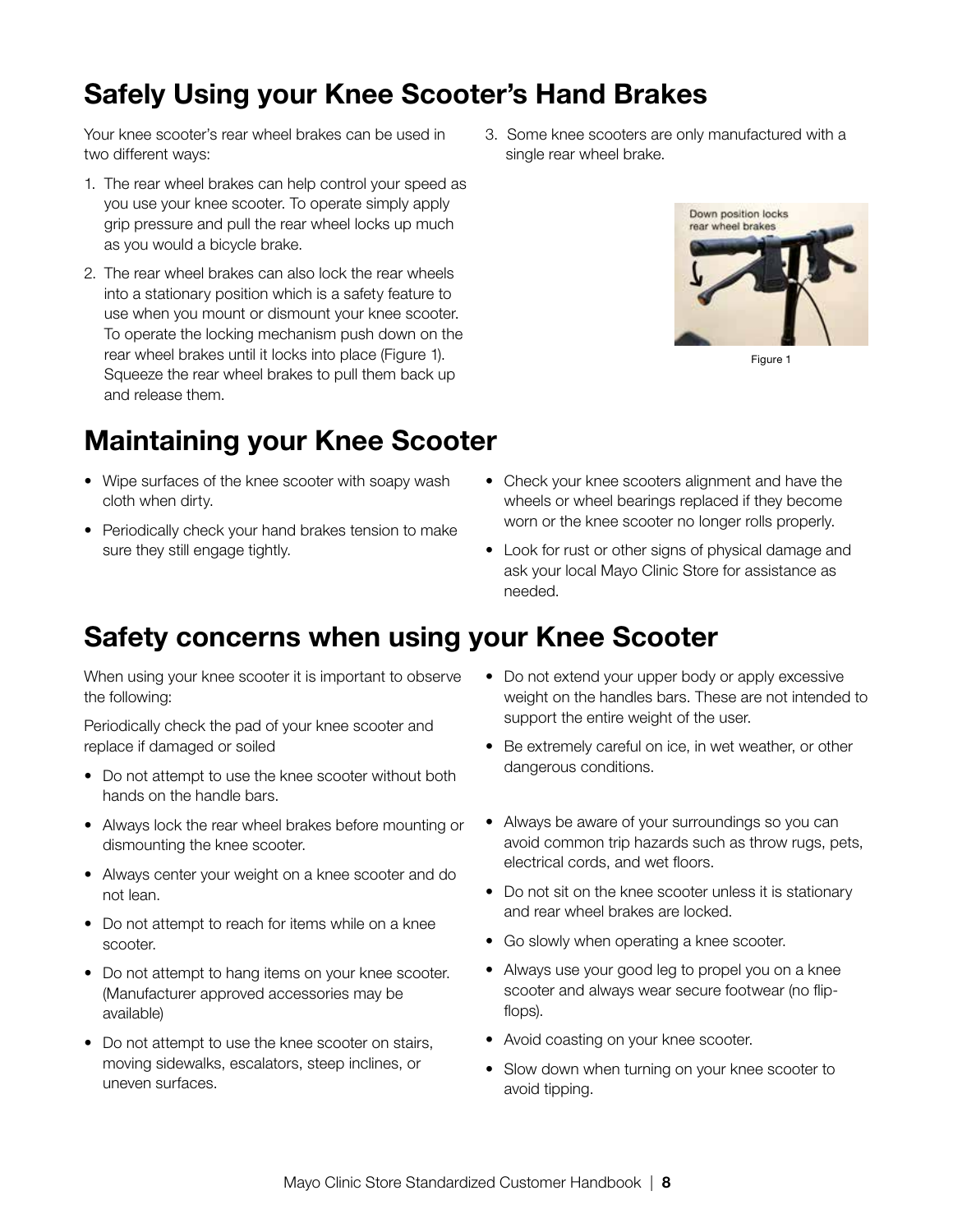- Do not use chairs with wheels. When mounting or dismounting a knee scooter it is recommended you transfer into a stable chair with four legs.
- Do not attempt to make repairs to your knee scooter. Please contact your local Mayo Clinic Store for information on making necessary repairs and/or exchanging rentals when damaged.

### Crutches

Most crutches include the following features (Figure 1):

- Adjustable rubber hand grip
- Non skid rubber tips

## Fitting your Crutches

The following steps are used to adjust crutches to fit:

- 1. Adjust the crutches using the push buttons and telescoping leg to your height, which you will commonly find printed on the leg of the crutch by the manufacturer.
- 2. Stand upright with proper posture and your arms relaxed at your sides.
- 3. Place the crutches under your arms with the rubber tips slightly in front of you.
- 4. The upper arm cushion should be positioned at the top of your rib cage with about a 2-3 finger gap between the upper arm cushion and your arm pit (Figure 2). (Never be positioned or use crutches with the upper arm cushions resting in your arm pits)

### Maintaining your Crutches

Most crutches can be maintained by remembering to:

- Wipe surfaces of the crutches with a soapy wash cloth when dirty
- Change out rubber tips when worn or cracked

• Avoid adding accessories that are not approved by the manufacturer as this may void any product warranty or put your safety at risk.

The Mayo Clinic Store team will provide you with proper equipment education for safe use of your equipment.

- Rubberized upper arm cushion
- Height adjustment center tube



Figure 1

- 5. Check the hand grip height by lining up the grip with the crease in your wrist (Figure 3).
- 6. Adjust the hand grips on either side as needed using the wingnut and bolt. Move the hand grip(s) up and down in the available holes so that the hand grip matches the crease in your wrist.
- 7. Once adjusted place both hands on the hand grips. You should notice a slight bend in the elbow.



Figure 3

- Change out hand grips when worn
- Change out upper arm cushions when worn or cracked

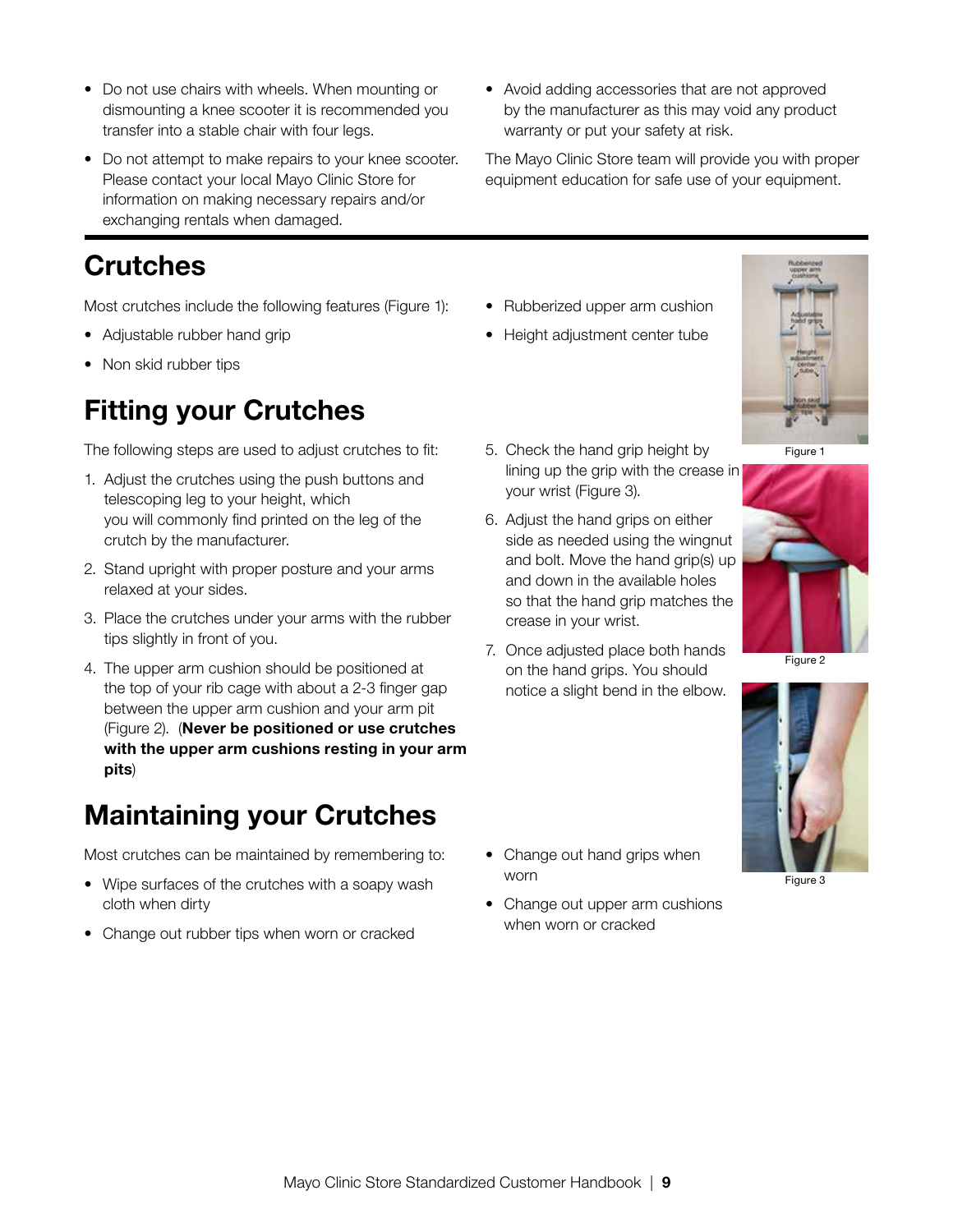## Safety Concerns When Using your Crutches

When using your crutches it is important to observe the following:

- Make sure telescoping legs and hand grips are properly adjusted and secure before using crutches.
- Do not attempt to use crutches on escalators, moving sidewalks, uneven surfaces or steep inclines.
- Do not rest your armpits on the upper cushions of the crutches or attempt to support your weight in this manner.
- Do not use the hand grips alone to bear the entirety of your weight.
- Be extremely careful on ice, in wet weather, or other dangerous conditions.
- Always be aware of your surroundings so you can avoid common trip hazards such as throw rugs, pets, electrical cords, and wet floors.
- Do not use a chair with wheels. When going to sit it is recommended you transfer into a stable chair with four legs and keep your crutches within reach.
- It is not recommended that you carry items while using your crutches. A backpack may be good provided it isn't so heavy it shifts your balance.
- Do not attempt to make repairs to your crutches. Please contact your local Mayo Clinic Store for information on making repairs.

The Mayo Clinic Store team will provide you with proper equipment education for safe use of your equipment.

#### Canes

Most canes include the following features (Figure 1):

- Straight or offset handle
- Rubber or foam hand grip
- Rubber nonskid tip(s)

Canes can vary as some will come with four feet (Figure 2) while others can collapse and fold to make them smaller while not in use.

### Fitting your Cane

The following steps are used to adjust a cane:

- 1. Stand upright with proper posture and your arms relaxed at your sides.
- 2. The cane will normally be opposite the side of your weaker leg or side where you feel pain.
- 3. The handle of the cane should be even with the crease in your wrist.
- 4. Adjust the cane using the push button telescoping end and move along the Height Adjustment Holes (Figure 3) to achieve the appropriate length. Most canes will also have a Anti-Rattle collar (Figure 4) which must also be turned and loosened in order to change the height. Then re-tighten Anti Rattle Collar.
- 5. Your elbow should be bent at about a 20˚ angle when standing upright with the cane.







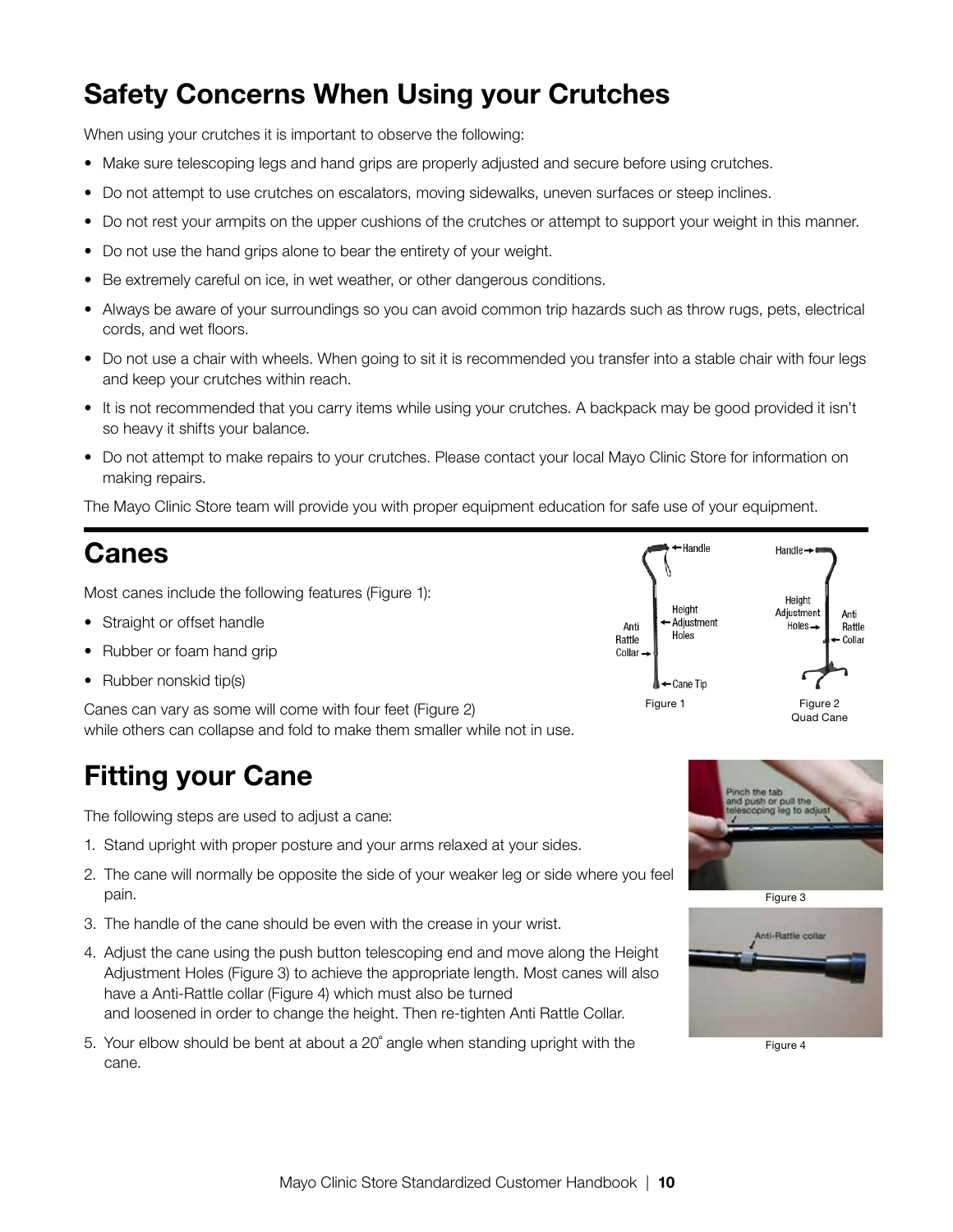# Adjusting a Quad Cane

If you have received a quad cane (Figure 3) the base will need to be adjusted based on whether you use it with your right or left hand. Always position the flat side on the base of the quad cane next your body as shown in Figure 5. To adjust:

- 1. Loosen the bolt near the Anti Rattle Collar at the base of the cane .
- 2. Once loose, rotate the base of the cane 180˚.
- 3. Tighten the bolt at the base of your cane.

### Maintaining your Cane

Most canes can be maintained by remembering to:

- Wipe surfaces of the cane with soapy wash cloth when dirty
- Change out rubber tips when worn or cracked
- Change out hand grips when worn

### Safety Concerns When Using your Cane

When using your cane it is important to observe the following:

- Make sure telescoping end and hand grips are secure before use.
- Do not look at the floor. Walking with your head up will help maximize your balance.
- Do not use chairs with wheels. When going to sit it is recommended you transfer into a stable chair with four legs and keep your cane within reach.
- Be extremely careful on ice, in wet weather, or other dangerous conditions.
- Always be aware of your surroundings so you can avoid common trip hazards such as throw rugs, pets, electrical cords, and wet floors.
- Do not use the cane to bear the entirety of your weight.
- If you feel unsafe using your cane contact your provider or local Mayo Clinic Store for more information about other mobility aides.

The Mayo Clinic Store team will provide you with proper equipment education for safe use of your equipment.

#### Wheelchairs & Transport Chairs

Most wheelchairs (Figure 1) and transport chairs (Figure 2) include the following features:

- Easy to clean upholstery
- Padded armrests
- Handgrips for caregivers to help maneuver
- Wheel locks for safe transferring in and out of chair
- Adjustable leg support







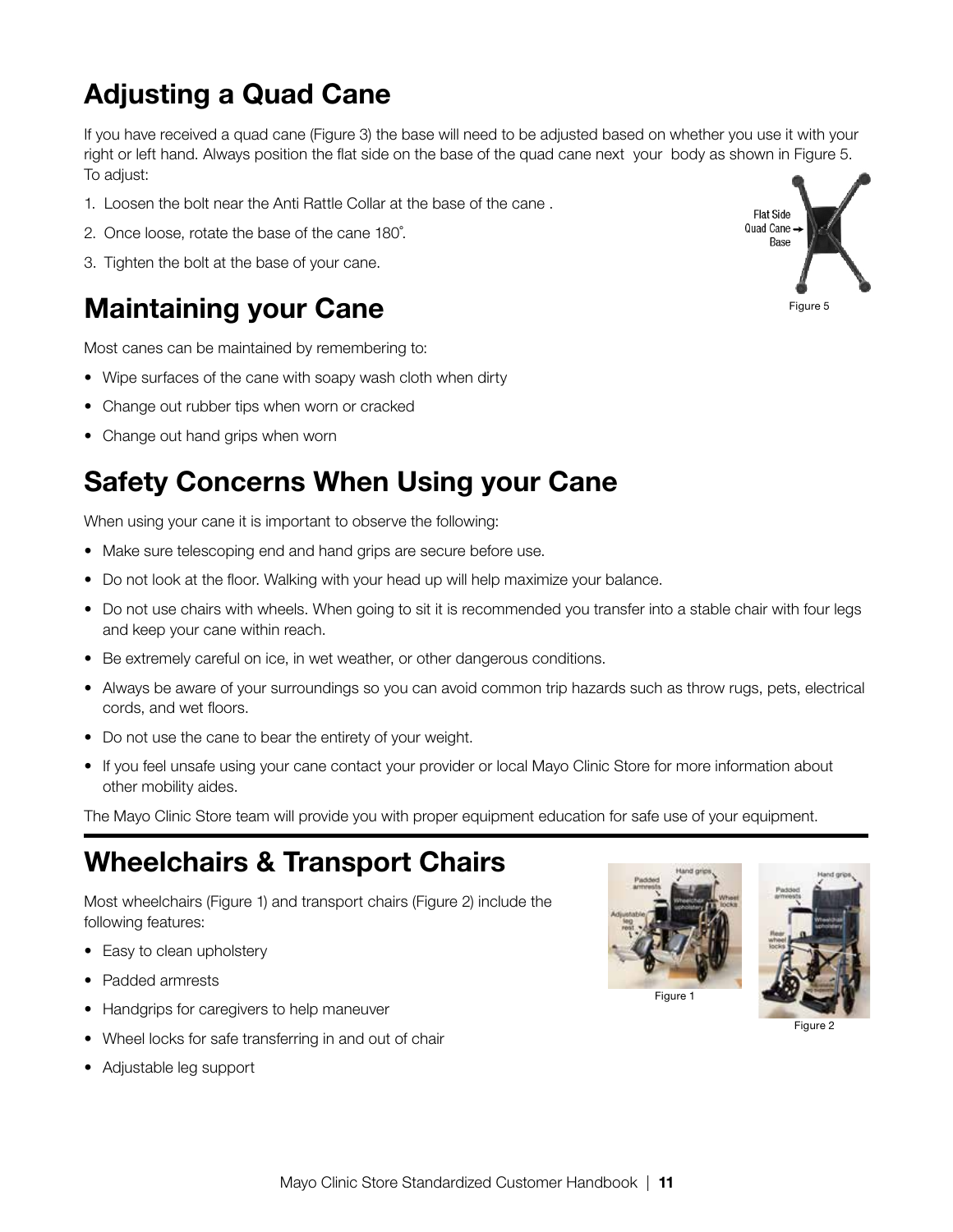## Choosing a Wheelchair or Transport Chair

- Wheelchairs are an assist device for individuals with mobility issues. These chairs have larger wheels with hand rims which can be self-propelled. A wheelchair also has handles on the back which allow family or caregivers to help propel the chair. Wheelchairs may be medically necessary based on a person's physical condition.
- Transport chairs are lightweight and are meant for individuals whose family or caregivers will be pushing them around. The small wheels are not meant to enable someone to self-propel the chair.
- Other wheelchair configurations include bariatric, hemi-height, and reclining wheelchairs. Consult Mayo Clinic Store personnel for further instructions.

#### Wheelchair & Transport Chair Sizing

Sizing for your wheelchair or transport chair is determined by the Mayo Clinic Store team and is based on your current height, weight, and body shape.

### Using Your Wheelchair or Transport Chair Foot/Leg Rests

Most wheelchairs and transport chairs are provided with foot/leg rests. These are made to be easily movable if you are transferring in and out of your wheelchair. To move your foot/leg rests:

- 1. Pull the release lever located under the seat (Figure 3).
- 2. Swing the foot rest towards the outside of the chair (Figure 4).
- 3. By lifting up on the foot/leg rests bracket attachment they can be completely removed and added back to the chair at another time.
- 4. Do the same to both right and left side.

## Wheel Lock Use on Wheelchairs & Transport Chairs

The wheel locks on a wheelchair or transport chair are meant to place the chair in a stationary position making it easier for you to transfer in and out of the chair.

The wheel locks engage as seen in Figure 5. The wheel locks are different between a wheelchair and transport chair. The primary difference is that the user of a wheelchair can engage the wheel locks while a user in a transport chair will require a third party helper to engage the wheel locks from behind the transport chair.



Figure 6







Figure 4

Figure 5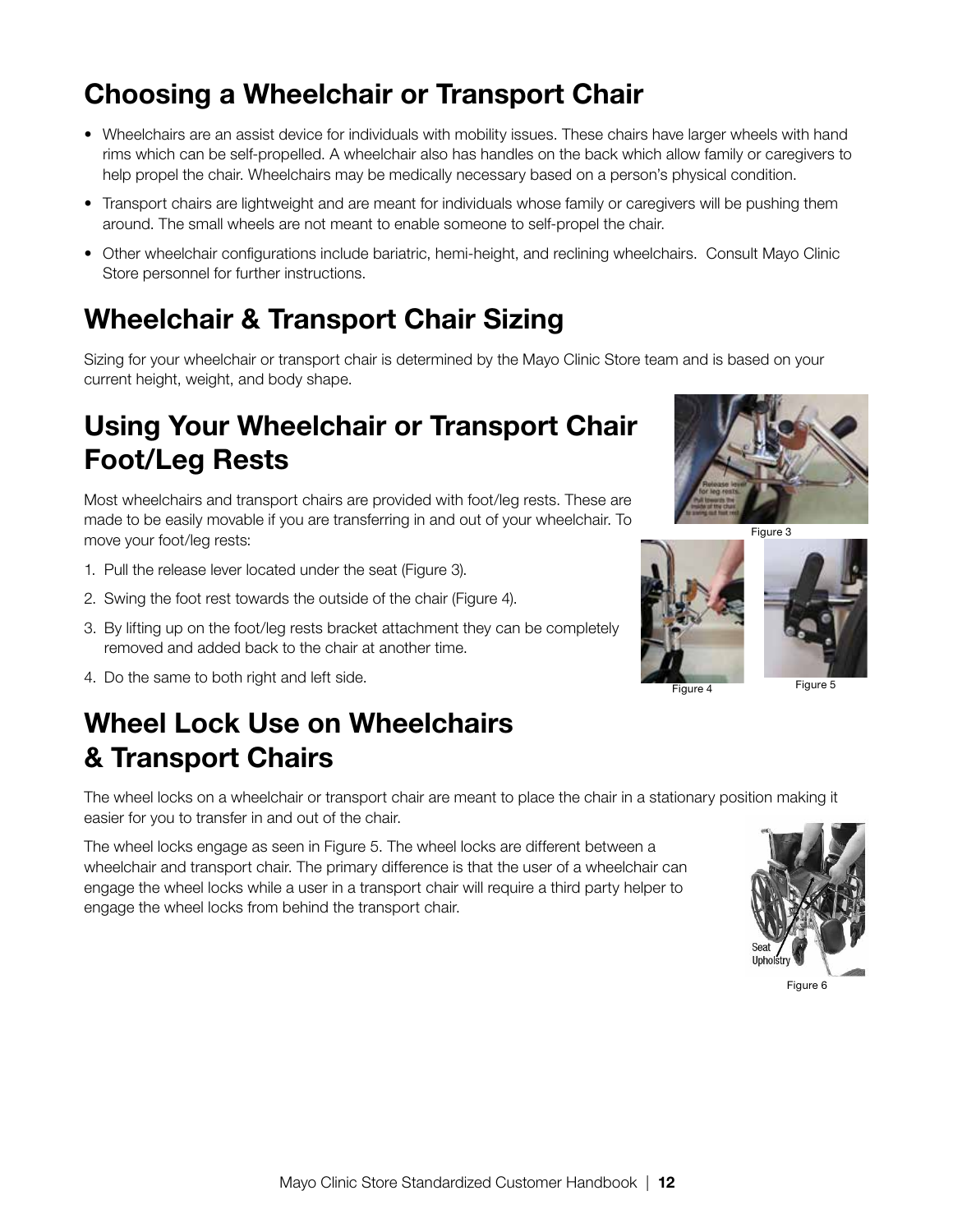## Folding a Wheelchairs or Transport Chair

Wheelchairs and transport chairs are able to fold at the seat to make them easier to transport in a vehicle.

#### To fold a wheelchair or transport chair:

- 1. Stand to the side of the chair.
- 2. Grasp the center of the seat upholstery on the front and back and lift upwards. (Figure 6)
- 3. Make sure the chair upholstery comes up until the two sides of the chair collapse together.

#### To unfold a wheelchair or transport chair:

- 1. Stand to the side of the chair.
- 2. Push down on the seat rail until the chair is fully open. (Figure 7).
- 3. Check that the seat is firm and flat.

Some wheelchairs may have a bracket into which the seat rails lock.

#### Other Wheelchair Safety Products

Most wheelchairs can have multiple safety accessories added to help you remain safe which using the product. Please review the following options and speak with your Mayo Clinic Store representative if you think you might need any of them:

- Anti-tippers: recommended attachments to help keep a chair from tipping backwards.
- Lap belt: recommended to help keep the user positioned in the chair.
- Elevating Leg Rests: recommended attachments for comfort and may be medically necessary if you are unable to bend your leg.

### Using Elevating Leg Rests on a Wheelchair

- Elevating leg rests may be supplied with your wheelchair. The essential parts of an elevating leg rest can be seen in Figure 1.
- Elevating leg rests are fit to your leg for comfort and should not be low enough to cause pressure on your thighs at the front of the seat upholstery. The leg rest length is adjustable.
- The elevating leg rest's calf pad should be positioned just behind your calf. The calf pad can be adjusted by moving the pad vertical to the leg rest and then sliding up and down along the adjustment slots (Figure 2).
- The height of your elevating leg rest can be raised or lowered.
	- To heighten the leg rest: Lift leg rest assembly by pulling up on the Foot Plate to desired height.
	- To lower the leg rest: Hold the Foot Plate while pushing out on the Lower Leg Rest Release Lever (Figure ) until it reaches the appropriate height.







Release Lever Lower Legrest





Figure 2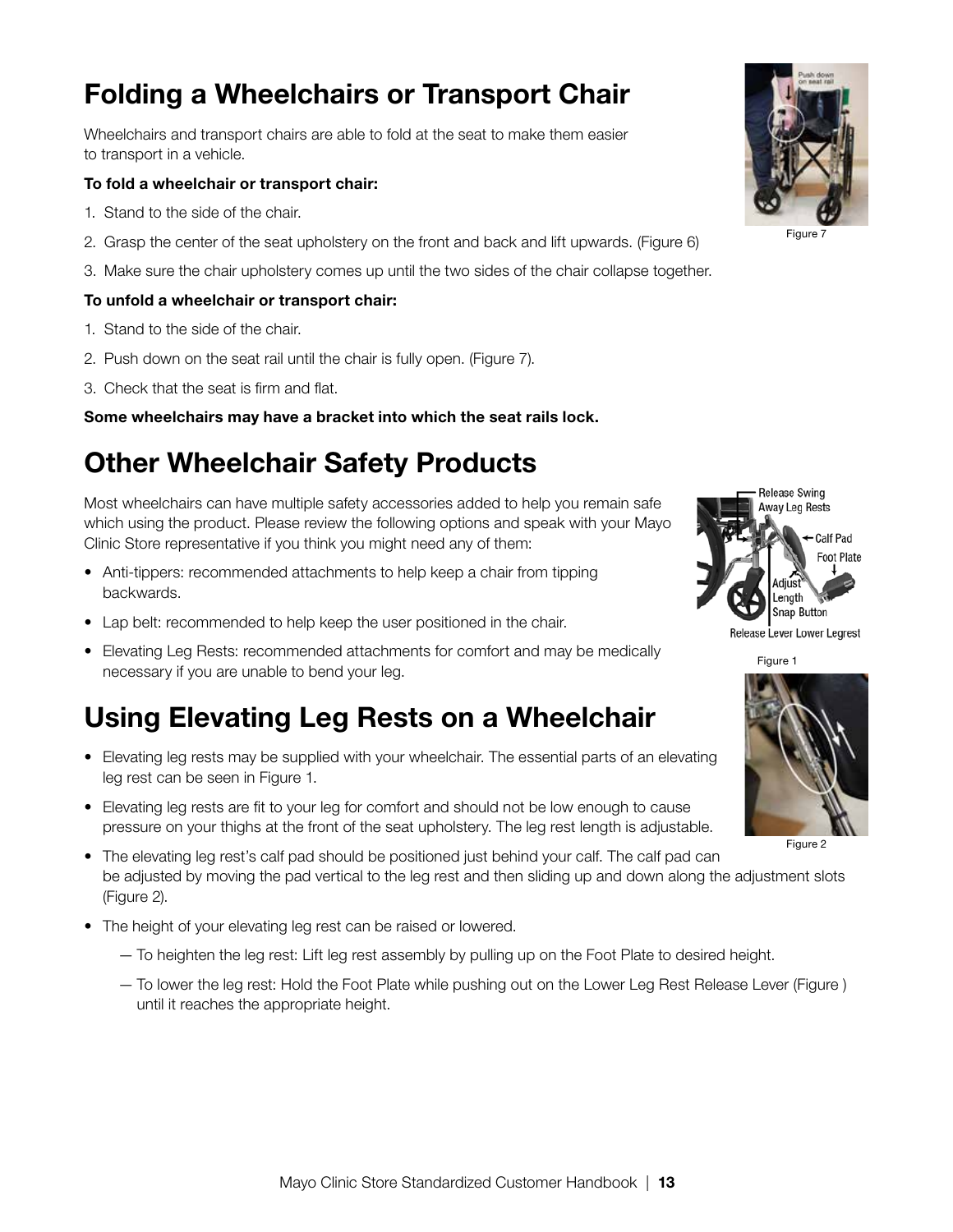## Maintaining your Wheelchair or Transport Chair

Most wheelchairs and transport chairs can be maintained by remembering to:

- Wipe upholstery with wet wash cloth when dirty, most dish detergents contain ammonia which can cause vinyl upholstery to crack over time.
- A soft clean cloth is normally recommended for the metal parts, avoid abrasive cleaners that might scratch the finish.

## Safety Concerns When Using your Wheelchair or Transport **Chair**

When using your wheelchair or transport chair it is important to observe the following:

- Do not attempt to transfer in or out of the chair without the wheel locks engaged.
- Be careful with elevating leg rests as they can impact the stability of a wheelchair.
- Be extremely careful on ice, in wet weather, or other dangerous conditions.
- Always be aware of your surroundings so you can avoid common tip hazards such as throw rugs, pets, electrical cords, wet floors, uneven surfaces, door thresholds, and inclines.
- Always make sure your chair is positioned as close as possible to objects you are trying to reach.
- Do not engage wheel locks when reaching or leaning, it is better for your chair to roll than tip.
- Do not attempt to go over curbs or steps with a wheelchair or transport chair.
- Do not shift your weight when reaching for objects.
- Do not sit in a wheelchair or transport chair until it is in the fully open position.

The Mayo Clinic Store team will provide you with the proper equipment education for safe use.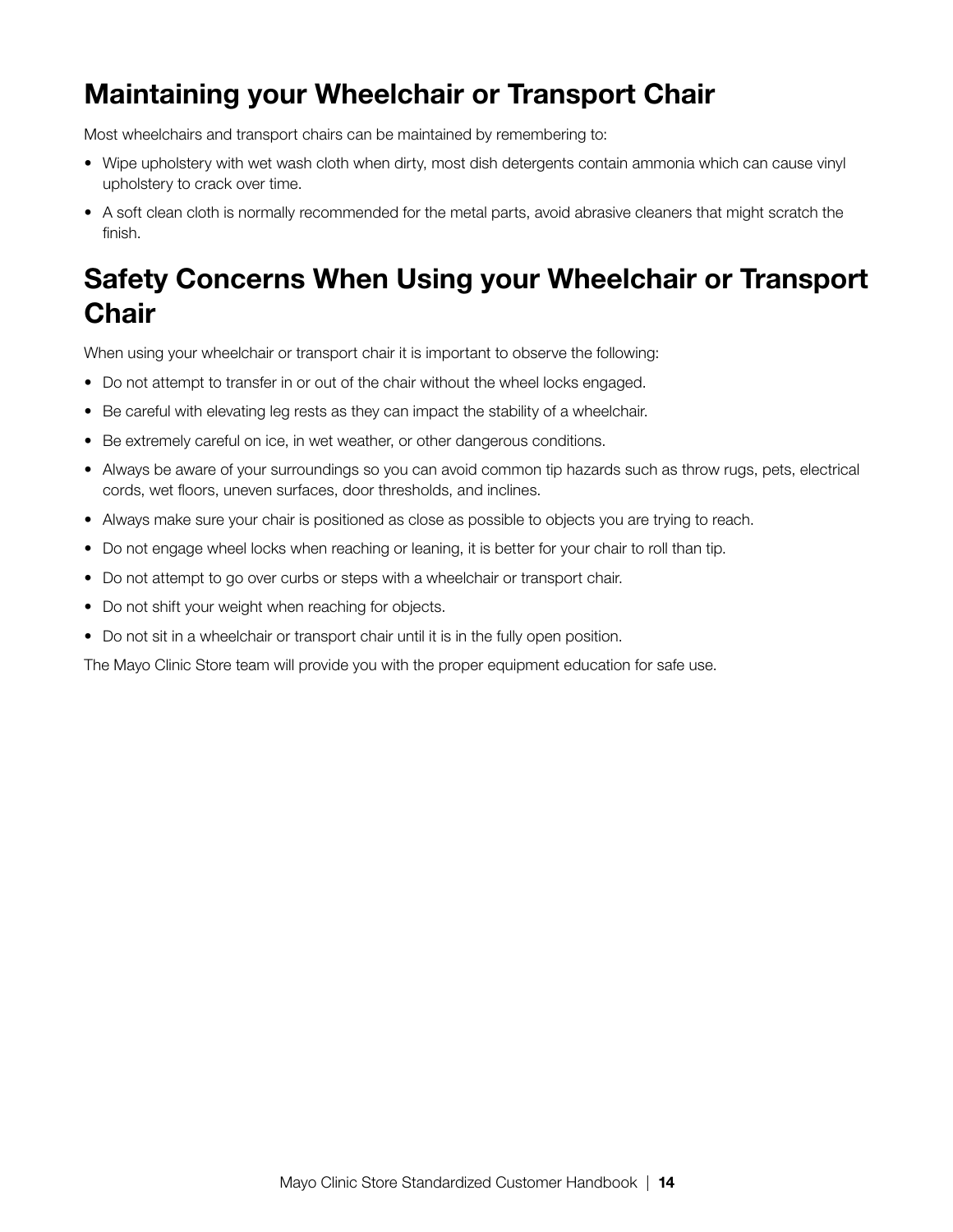#### **Notes**